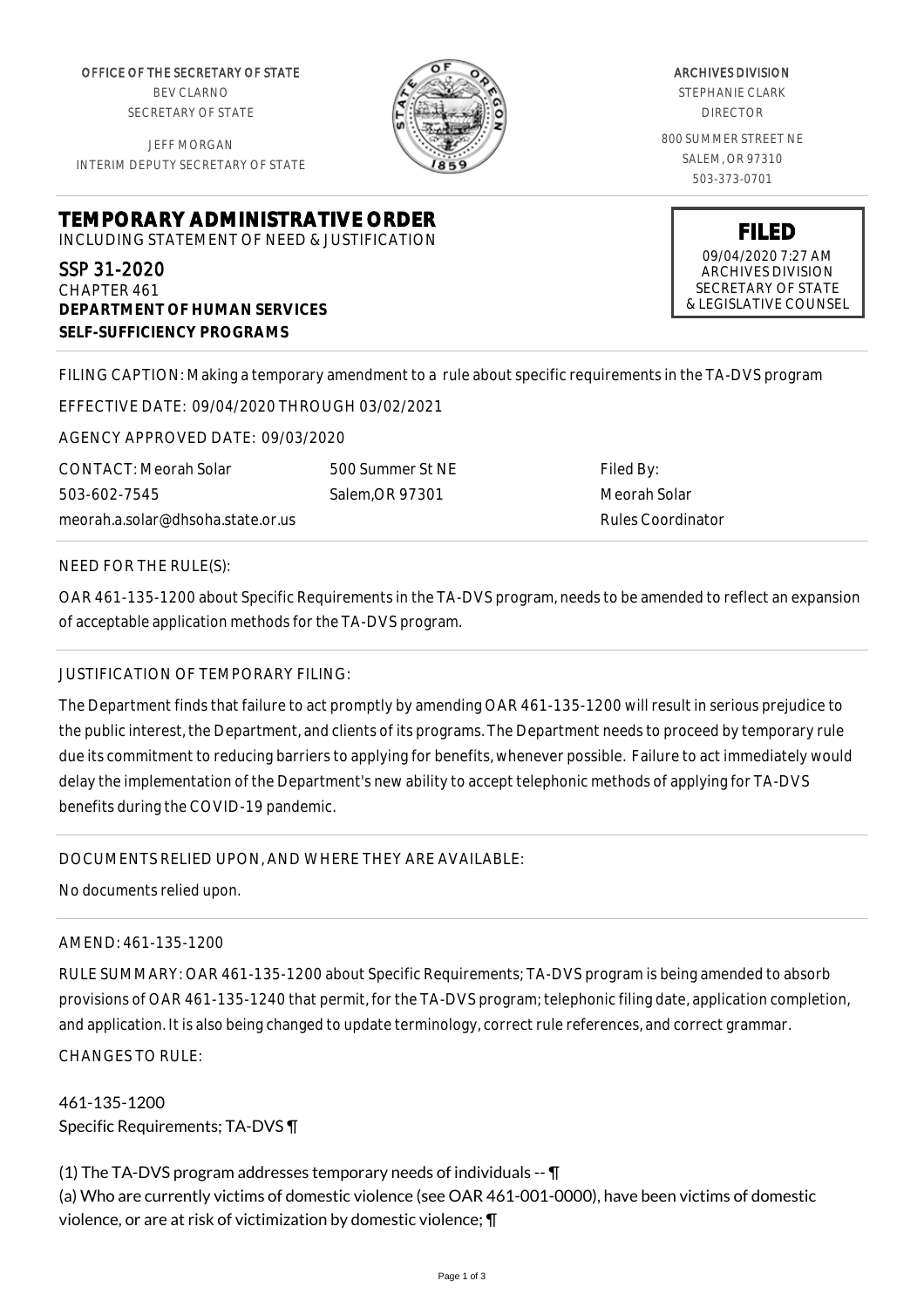(b) Whose safety is at risk because of domestic violence or the current threat of domestic violence; and ¶

(c) Who meet the financial and non-financial requirements of this rule.¶

(2) In the TA-DVS program, an individual must complete an application process as defined inAn individual must complete the application process as defined in OAR 461-115-0020. The Department is to follow the application time frames outlined under OAR 461-115-0190.¶

(3) An applicant may complete the application process as follows:¶

(a) In addition to the methods listed under OAR 461-115-0040, the "filing date" may be established telephonically by the Department making record of:¶

 $(A)$  The name of the applicant,  $\P$ 

(B) The applicant's address, ¶

(C) The applicant's request for TA-DVS benefits,¶

(D) The applicant stating their full name as their signature, and  $\P$ 

(E) The date the above occur. ¶

(b) Any individual may apply for TA-DVS benefits using the Department approved "telephonic application" (see section (c) of this rule) and "narrated telephonic signature" (see section (d) of this rule) processes. An individual submitting a telephonic application must submit the application with a narrated telephonic signature.¶

(c) A telephonic application is accepted when the following requirements are met: ¶

(A) All questions on the application are answered.¶

(B) All information necessary to determine eligibility (see OAR 461-001-0000) and benefit amount is provided for each individual in the filing group (see OAR 461-1150-0020. The Department is to follow the application time frames outlined in OAR 461-115-0190.310). ¶

(C) The applicant provides a narrated telephonic signature as defined under this rule. ¶

(d) A narrated telephonic signature is accepted for an application for TA-DVS benefits when the Department

makes record that the following requirements are met: ¶

(A) The "Your Rights and Responsibilities" form is reviewed and provided to the applicant.¶

(B) The following sections at the end of the application form are reviewed and provided to the applicant: ¶

(i) "Information about all programs," and¶

(ii) "Information about your rights and responsibilities." ¶

(C) The applicant affirms that they: ¶

(i) Have heard and understand their rights and responsibilities; ¶

(ii) Agree to their rights and responsibilities;¶

(iii) Have given true, correct, and complete information to the Department; and¶

(iv) States their full name as their signature.¶

(D) The Department makes record of the narrated telephonic signature. ¶

(34) The Department is authorized by ORS 411.117 to waive or modify requirements of the TANF program that make it more difficult for applicants to escape domestic violence or put them at risk of further or future domestic violence.¶

(45) The Department waives the TANF requirement in OAR 461-135-0070(1)(ea) for a pregnant woman to have reached late pregnancy if an applicant is at risk of further or future domestic violence.¶

(56) The filing group requirements in the TA-DVS program are the same as for the TANF program (see OAR 461- 110-0330), except the abuser is not considered in the filing group.¶

(67) The financial eligibility requirements in the TA-DVS program are the same as for the TANF program except that:¶

(a) A TANF grant does not count as income.¶

(b) Income received during the budget month is not counted if the elieapplicant does not have reasonable access to the money or cannot access the money independently of the abuser.¶

(c) Income received during the budget month is not counted if the elieapplicant needs the money for expenses made necessary to flee from abuse.¶

(d) There is no resource limit.¶